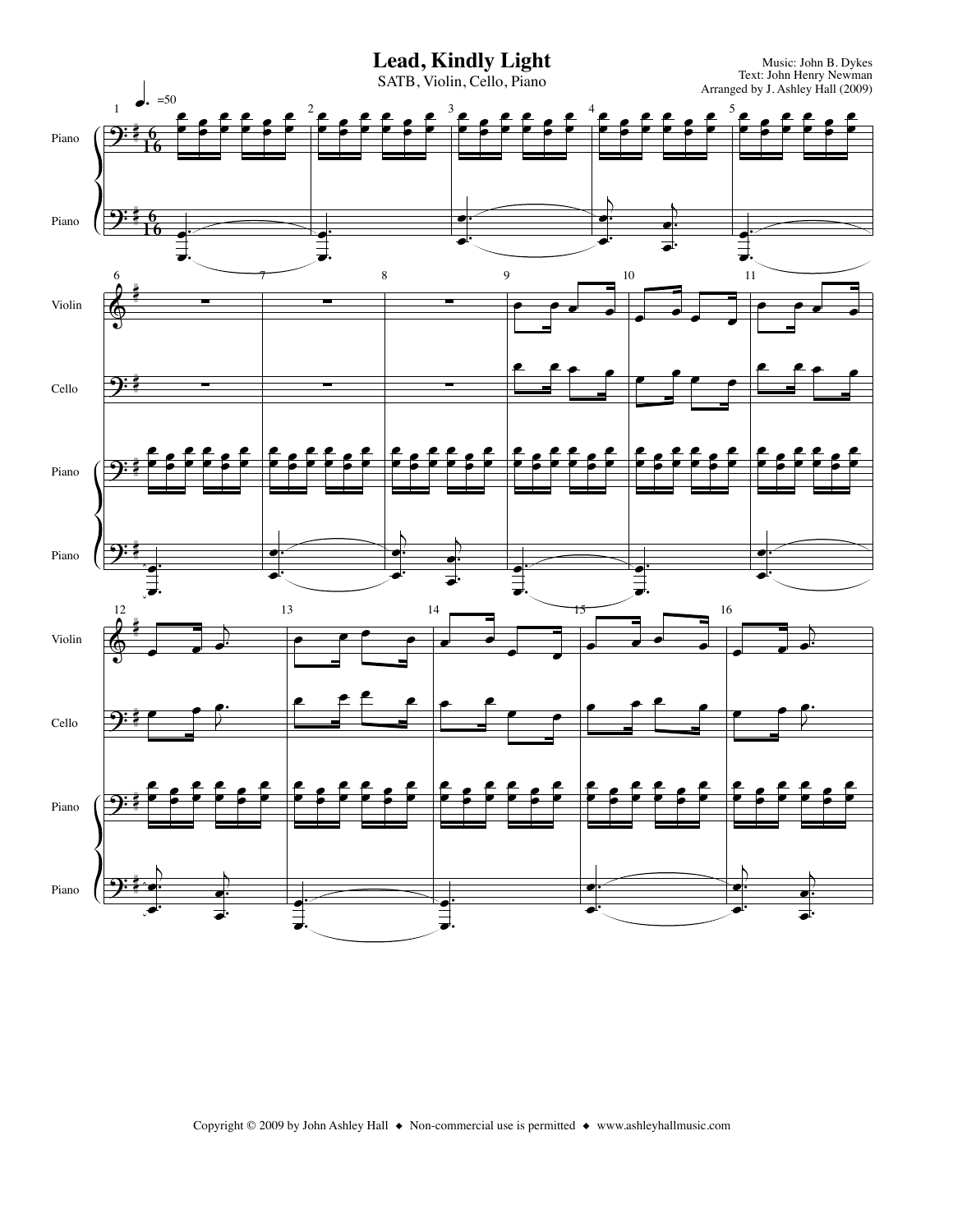

Copyright © 2009 by John Ashley Hall ♦ Non-commercial use is permitted ♦ www.ashleyhallmusic.com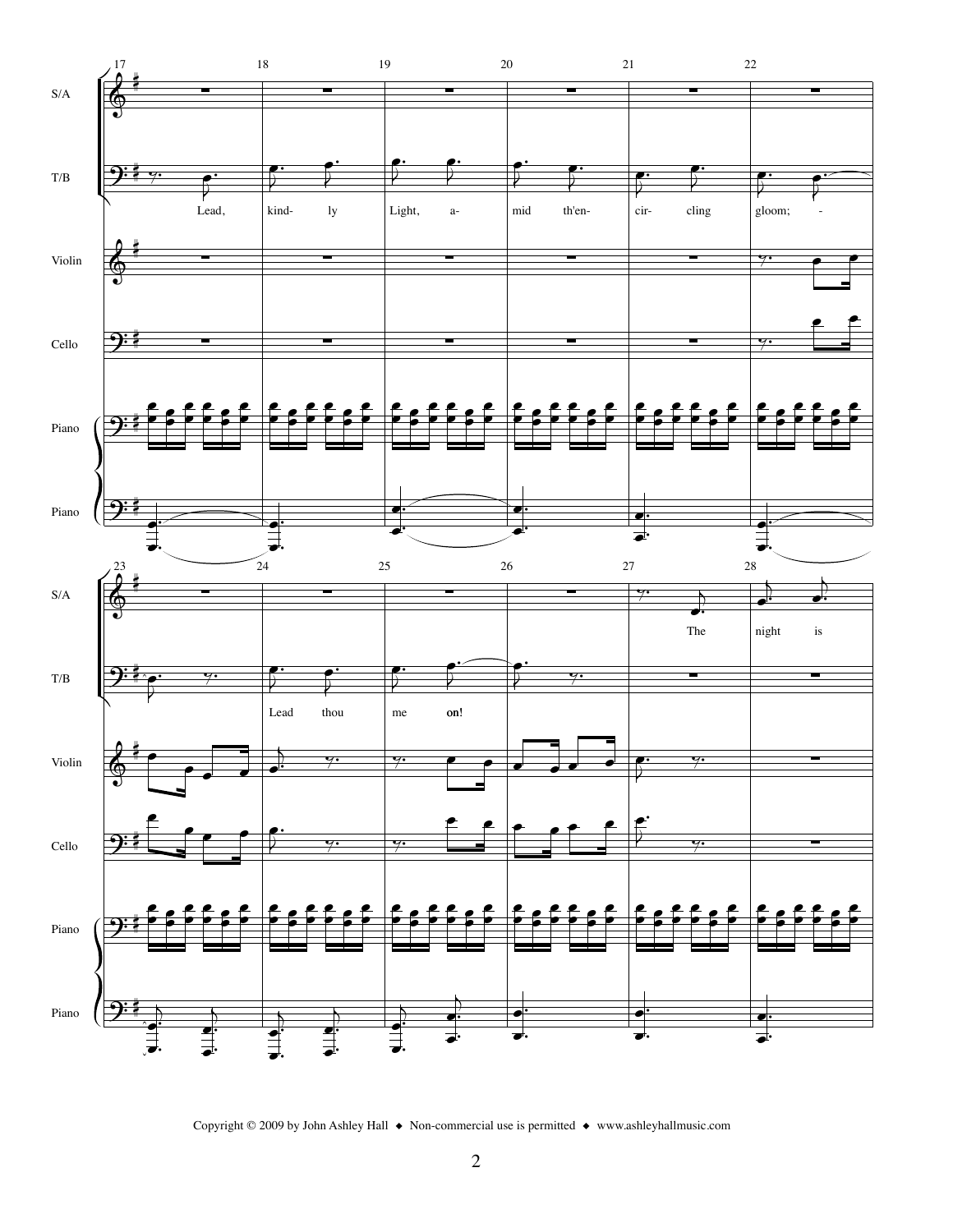

Copyright © 2009 by John Ashley Hall ♦ Non-commercial use is permitted ♦ www.ashleyhallmusic.com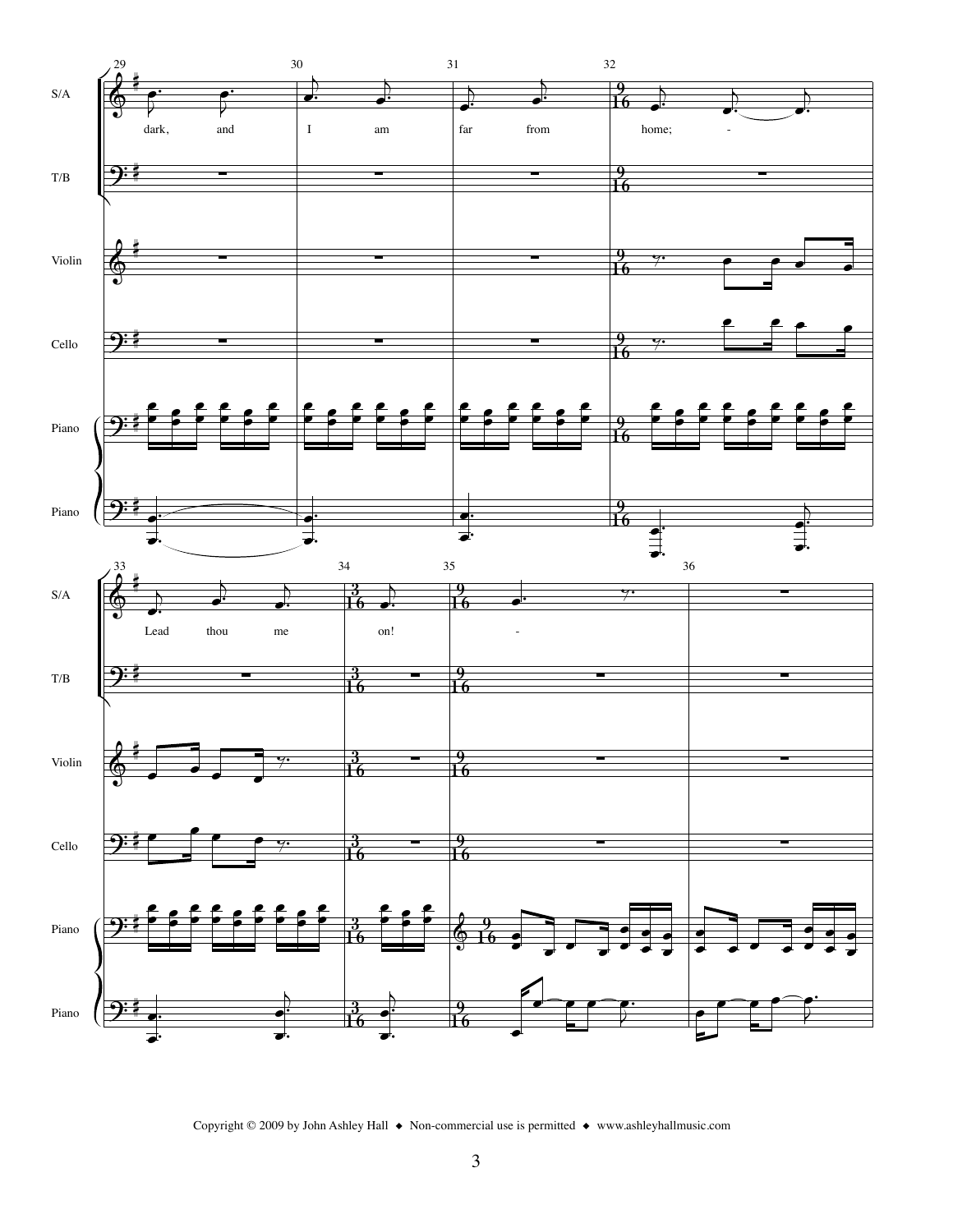

Copyright © 2009 by John Ashley Hall  $\bullet$  Non-commercial use is permitted  $\bullet$  www.ashleyhallmusic.com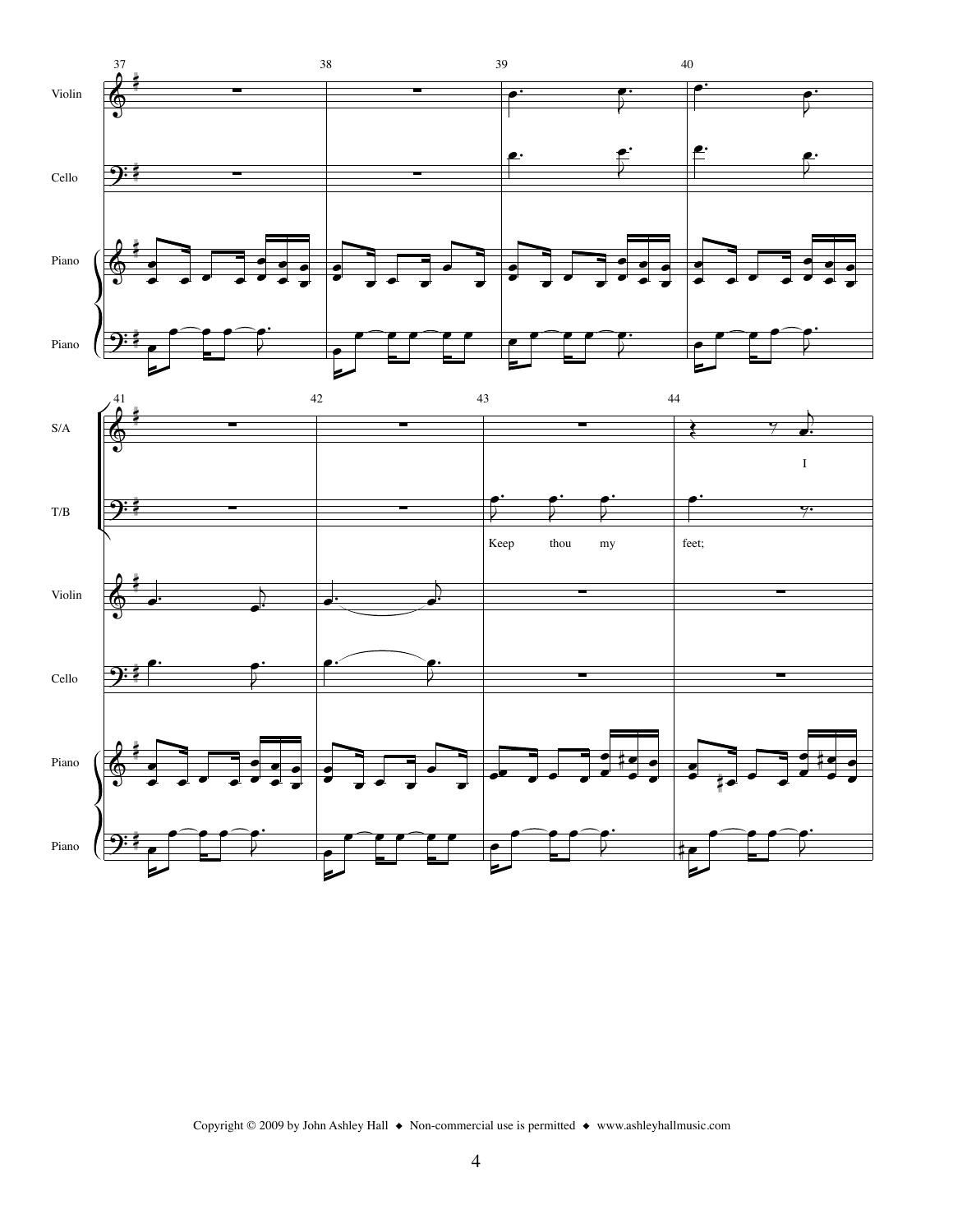

Copyright © 2009 by John Ashley Hall ♦ Non-commercial use is permitted ♦ www.ashleyhallmusic.com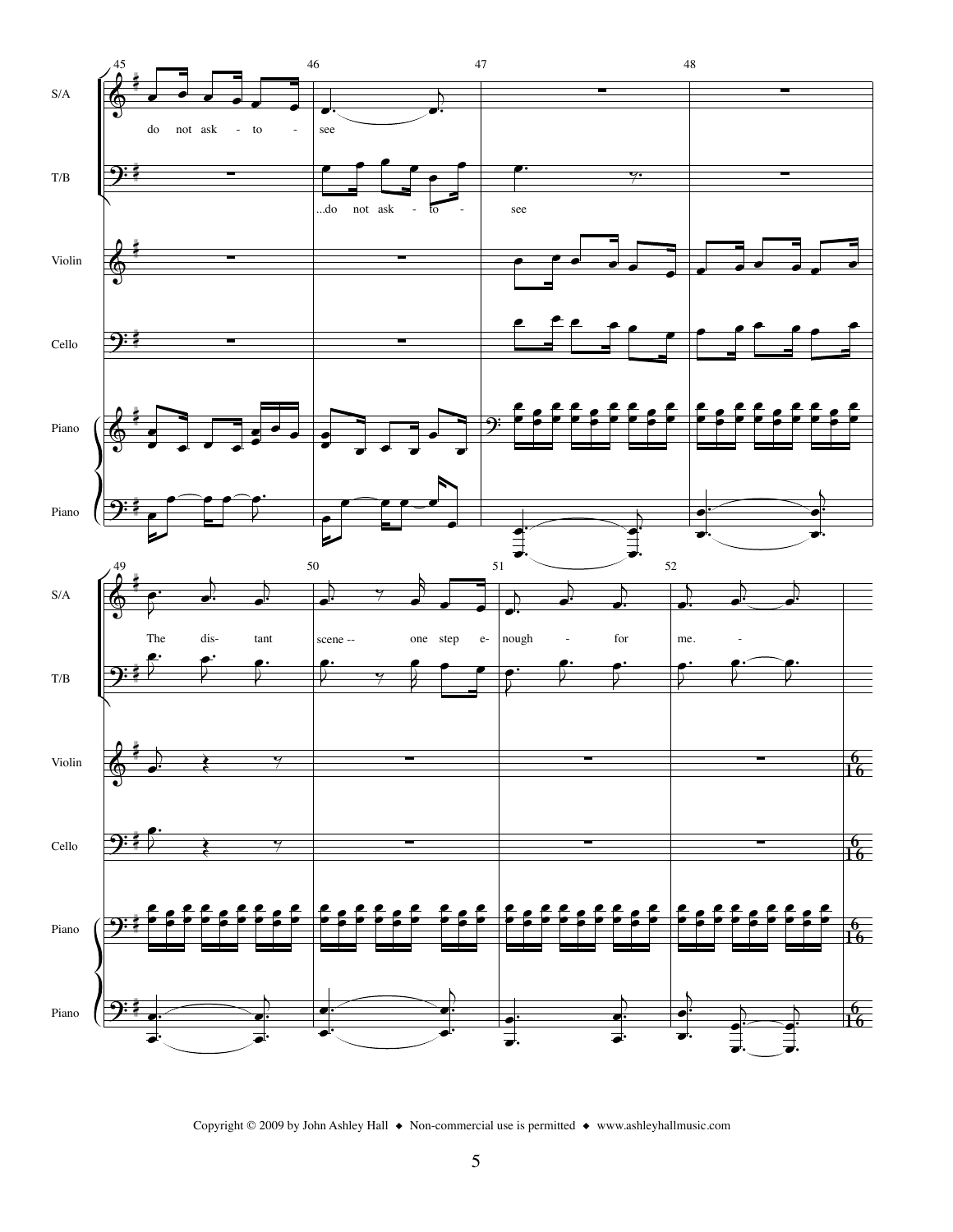

Copyright © 2009 by John Ashley Hall ◆ Non-commercial use is permitted ◆ www.ashleyhallmusic.com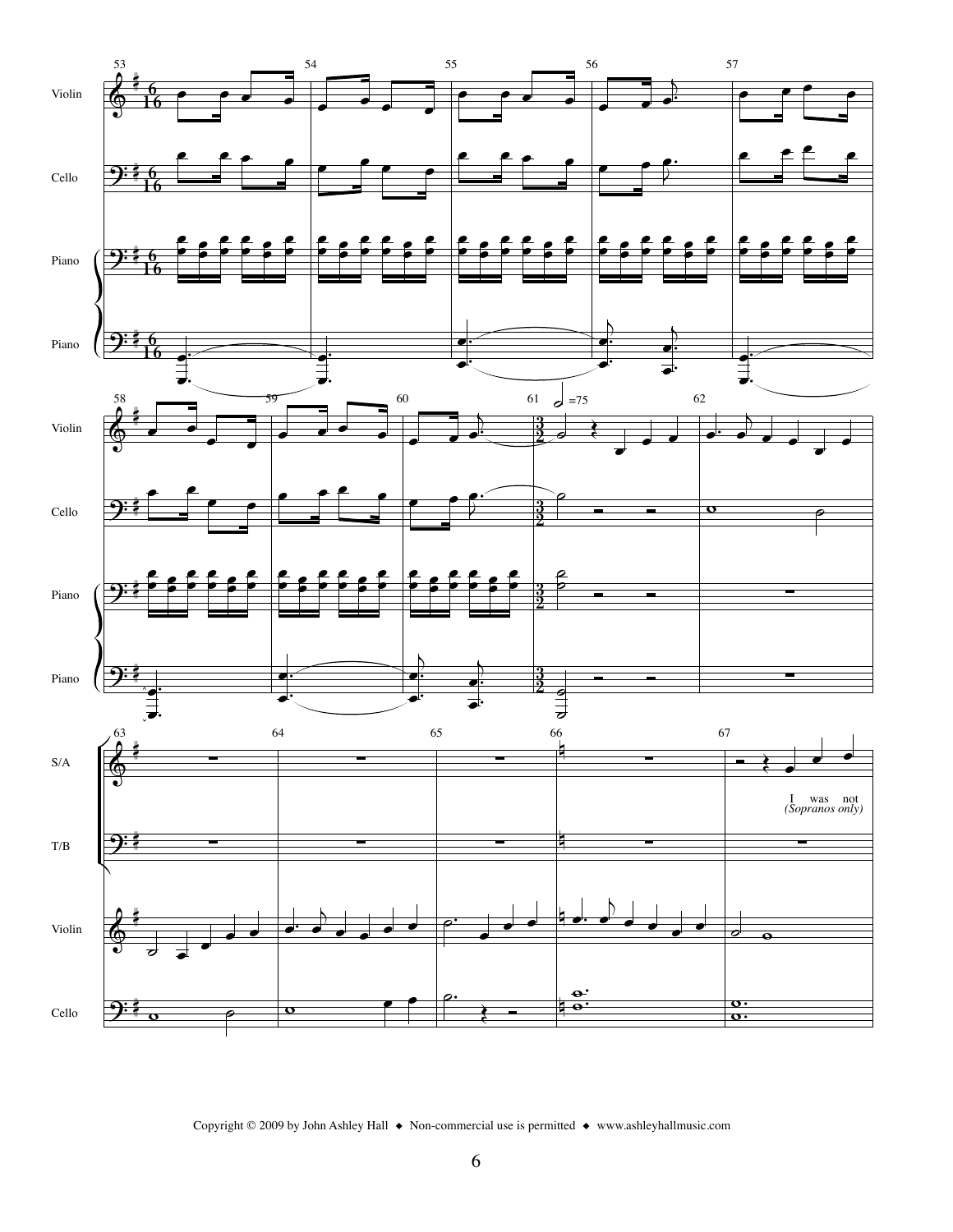

Copyright © 2009 by John Ashley Hall ♦ Non-commercial use is permitted ♦ www.ashleyhallmusic.com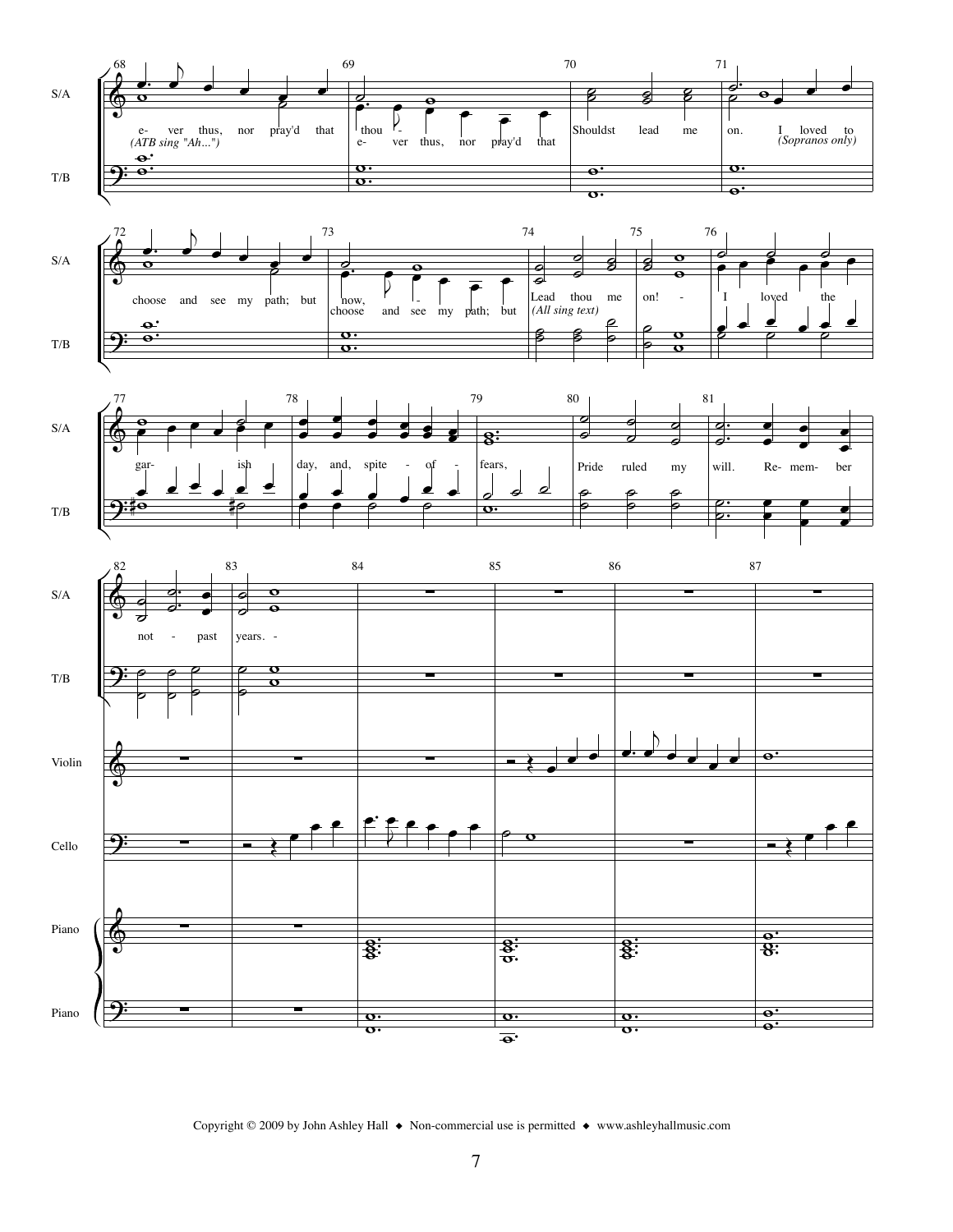

Copyright © 2009 by John Ashley Hall ◆ Non-commercial use is permitted ◆ www.ashleyhallmusic.com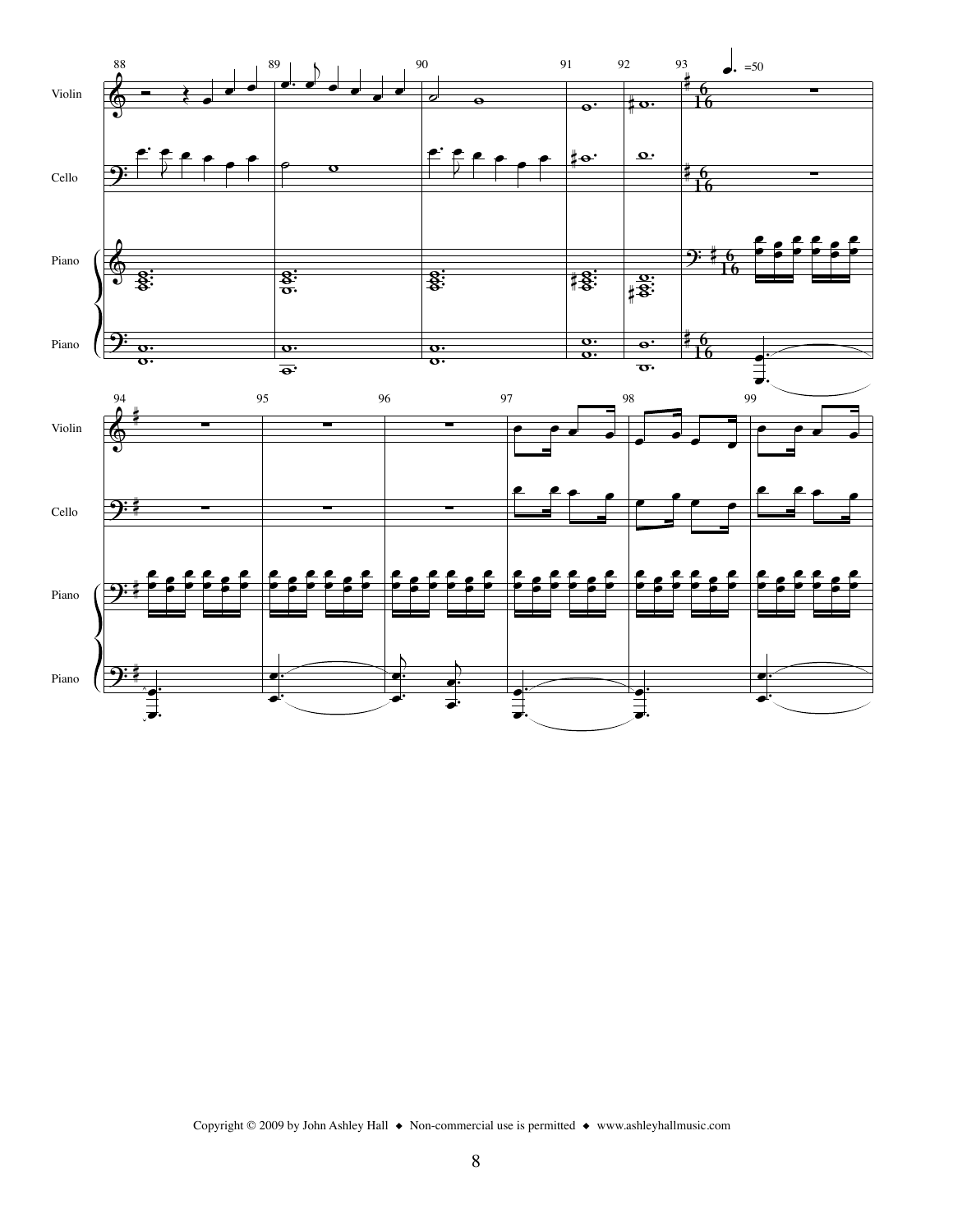

Copyright © 2009 by John Ashley Hall ♦ Non-commercial use is permitted ♦ www.ashleyhallmusic.com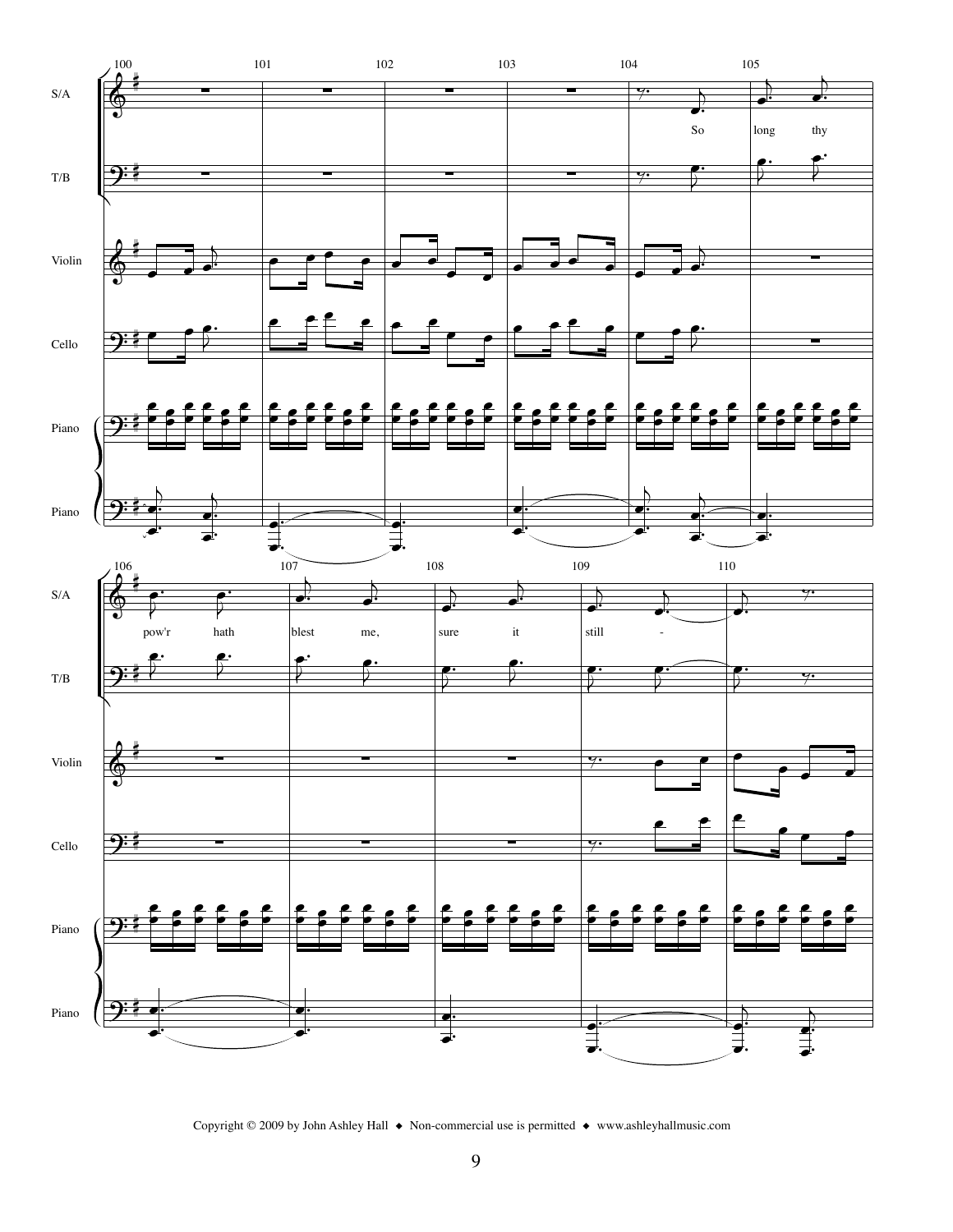

Copyright © 2009 by John Ashley Hall ♦ Non-commercial use is permitted ♦ www.ashleyhallmusic.com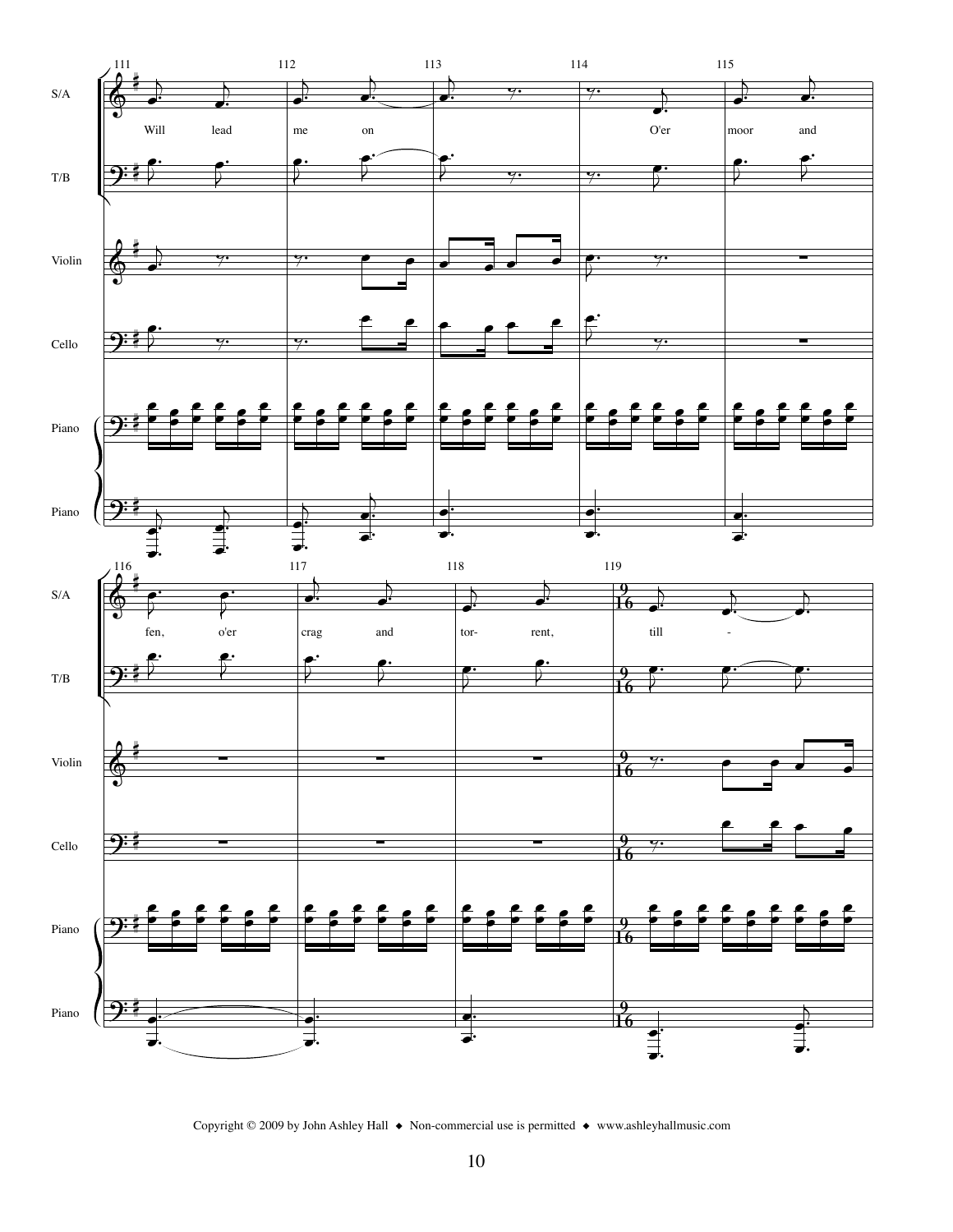

Copyright © 2009 by John Ashley Hall  $\bullet$  Non-commercial use is permitted  $\bullet$  www.ashleyhallmusic.com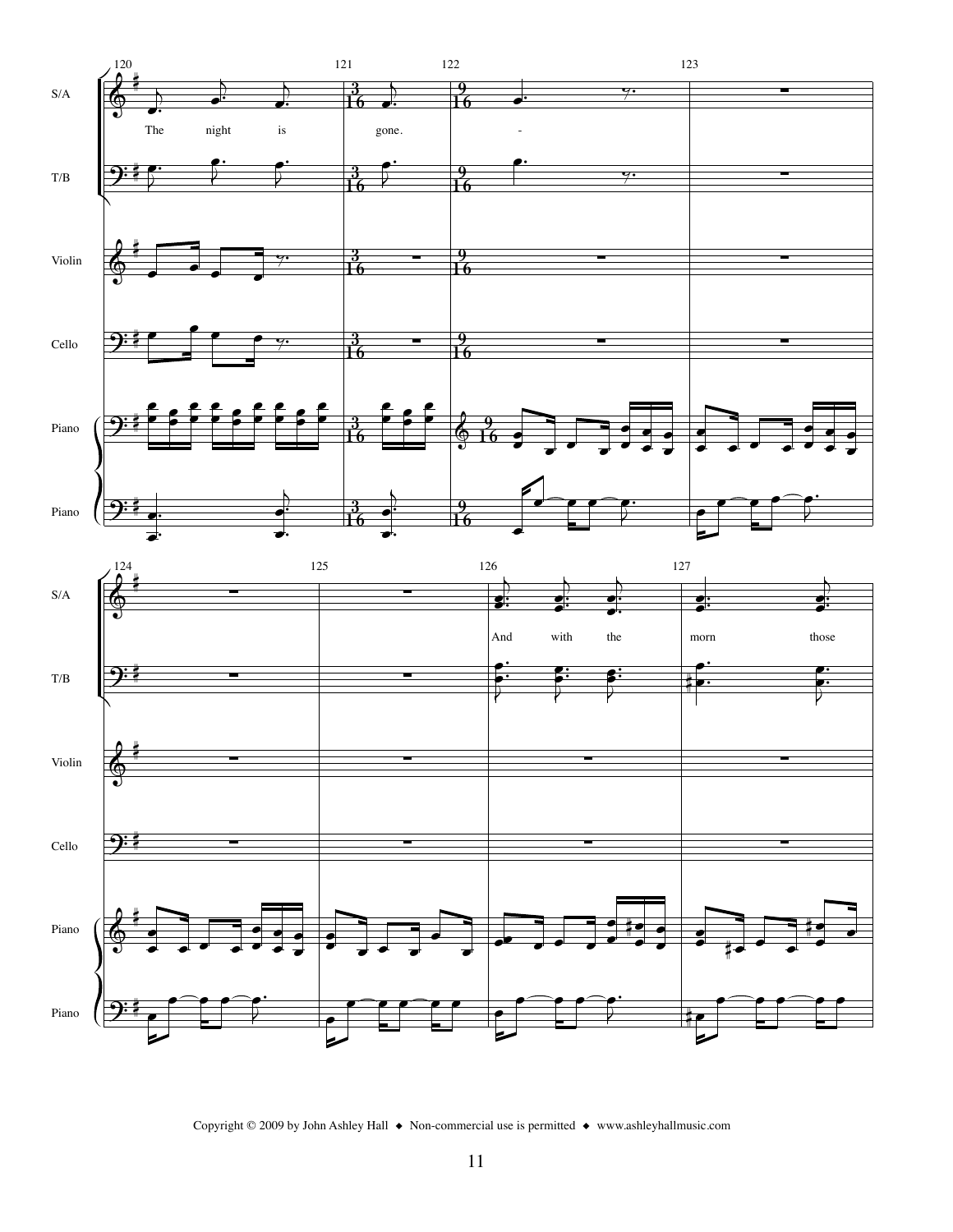

Copyright © 2009 by John Ashley Hall  $\;\blacklozenge\;$  Non-commercial use is permitted  $\;\blacklozenge\;$  www.ashleyhallmusic.com